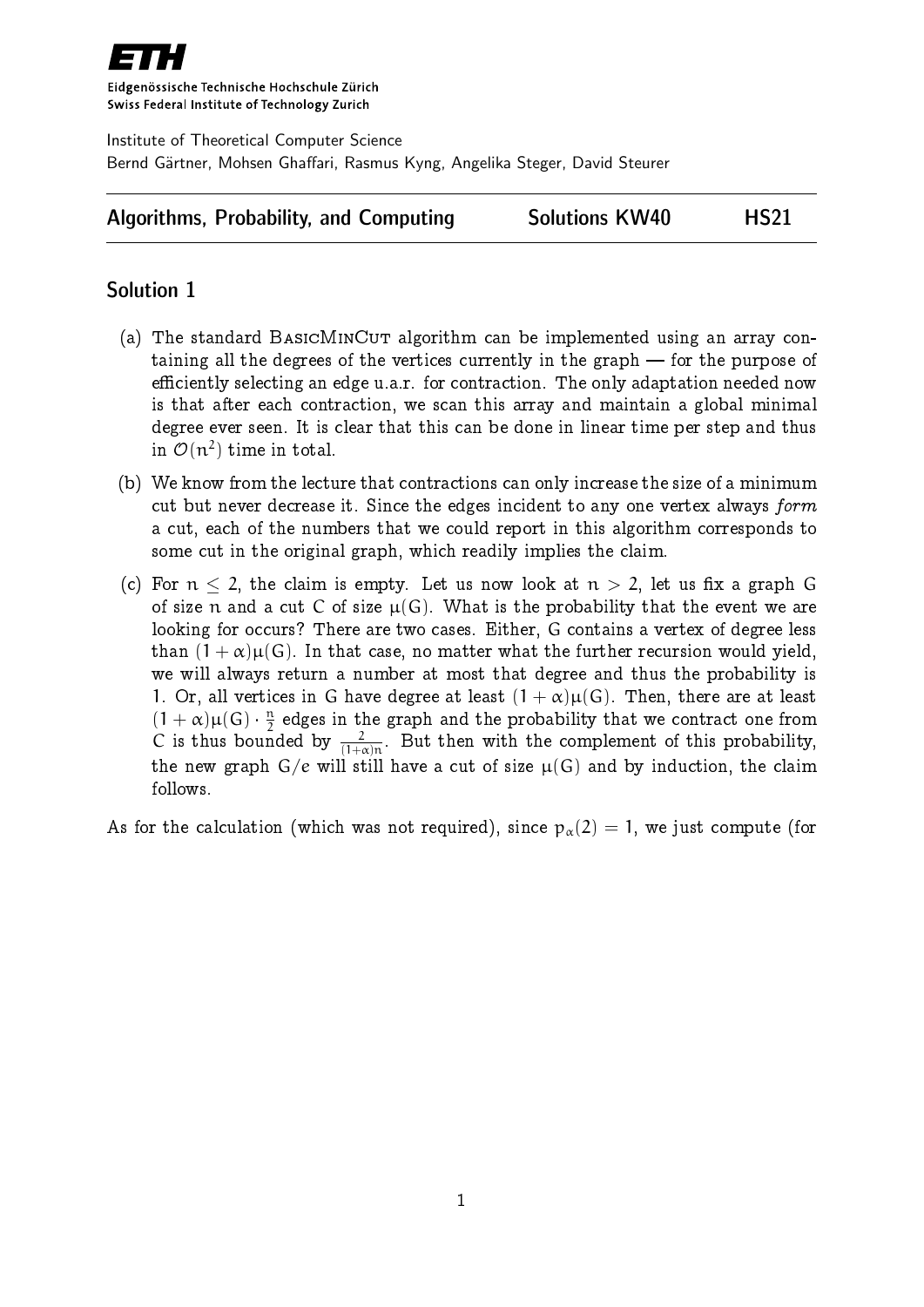n sufficiently large)

$$
p_{\alpha}(n) \geq \prod_{i=3}^{n} \left(1 - \frac{2}{(1+\alpha)i}\right)
$$
  
=  $\exp\left(\sum_{i=3}^{n} \ln\left(1 - \frac{2}{(1+\alpha)i}\right)\right)$   
 $\stackrel{(1)}{\geq} \exp\left(\sum_{i=3}^{n} \left(-\frac{2}{(1+\alpha)i} - \left(\frac{2}{(1+\alpha)i}\right)^2\right)\right)$   
 $\stackrel{(2)}{\geq} \exp\left(-\frac{2}{1+\alpha}\left(H_n - \frac{3}{2}\right) - \frac{2\pi^2}{6}\right)$   
 $\stackrel{(3)}{\geq} \exp\left(-\frac{2}{1+\alpha}\ln n - \frac{2\pi^2}{6}\right)$   
=  $\Omega(n^{\frac{2}{1+\alpha}}),$ 

where (1) uses the inequality  $1 - \chi\geq e^{-\chi-\chi^2}$  for  $\chi\leq 0.68$  and  $\frac{2}{(1+\alpha)i} < 2/3 < 0.68$  for all  $\alpha\,>\,0$  and  $\mathfrak{i}\,\geq\,3;$  where  $(2)$  uses that  $\sum_{\mathfrak{i}=1}^\infty$ 1  $\frac{1}{i^2} = \frac{\pi^2}{6}$  $\frac{\tau^2}{6}$  and  $\frac{2}{1+\alpha} < 2$  for  $\alpha > 0$ ; and where (3) uses  ${\sf H_n} - 3/2 \, < \, {\sf ln}\, {\sf n}$  (the difference between  ${\sf ln}\, {\sf n}$  and  ${\sf H_n}$  approaches the Euler-Mascheroni constant  $\gamma$ , which is about 0.577).

## Solution 2

Given a graph  $G = (V, E)$ , let N be the number of minimum cuts in G. We want to show that  $\,\mathrm{N}\leq\left(\frac{\mathfrak{n}}{2}\right)$  $\binom{n}{2}$  where  $n \coloneqq |V|.$ 

Let  $C_1, \ldots, C_N$  be the minimum cuts in G. Then, we know that for each  $i \in \{1..N\}$ 

$$
\Pr[C_i \text{ is found by Karger's algorithm BASICMINCUT(G)}] \geq \frac{1}{\binom{n}{2}}.
$$

Now, we observe that for each two distinct indices  $\mathfrak{i}, \mathfrak{j} \in \{1..\textsf{N}\}$  the events "C $_\mathfrak{i}$  is found by  $\texttt{BASICMINCUT}(G)$ " and " $\texttt{C}_\texttt{j}$  is found by  $\texttt{BASICMINCUT}(G)$ " are disjoint (i.e. they never happen at the same time). To see this, consider the graph obtained at the termination of BASICMINCUT(G). It has only two vertices and these vertices (together with the "contraction history") uniquely determine a partition of the vertex set V. So we cannot get two different minimum cuts from one execution of the algorithm. Therefore, it follows that

 $Pr[a \text{ minimum cut is found by } BasICMINCUT(G)]$ 

$$
= \sum_{i=1}^N \Pr[C_i \text{ is found by BASICMINCUT}(G)] \geq \frac{N}{\binom{n}{2}}.
$$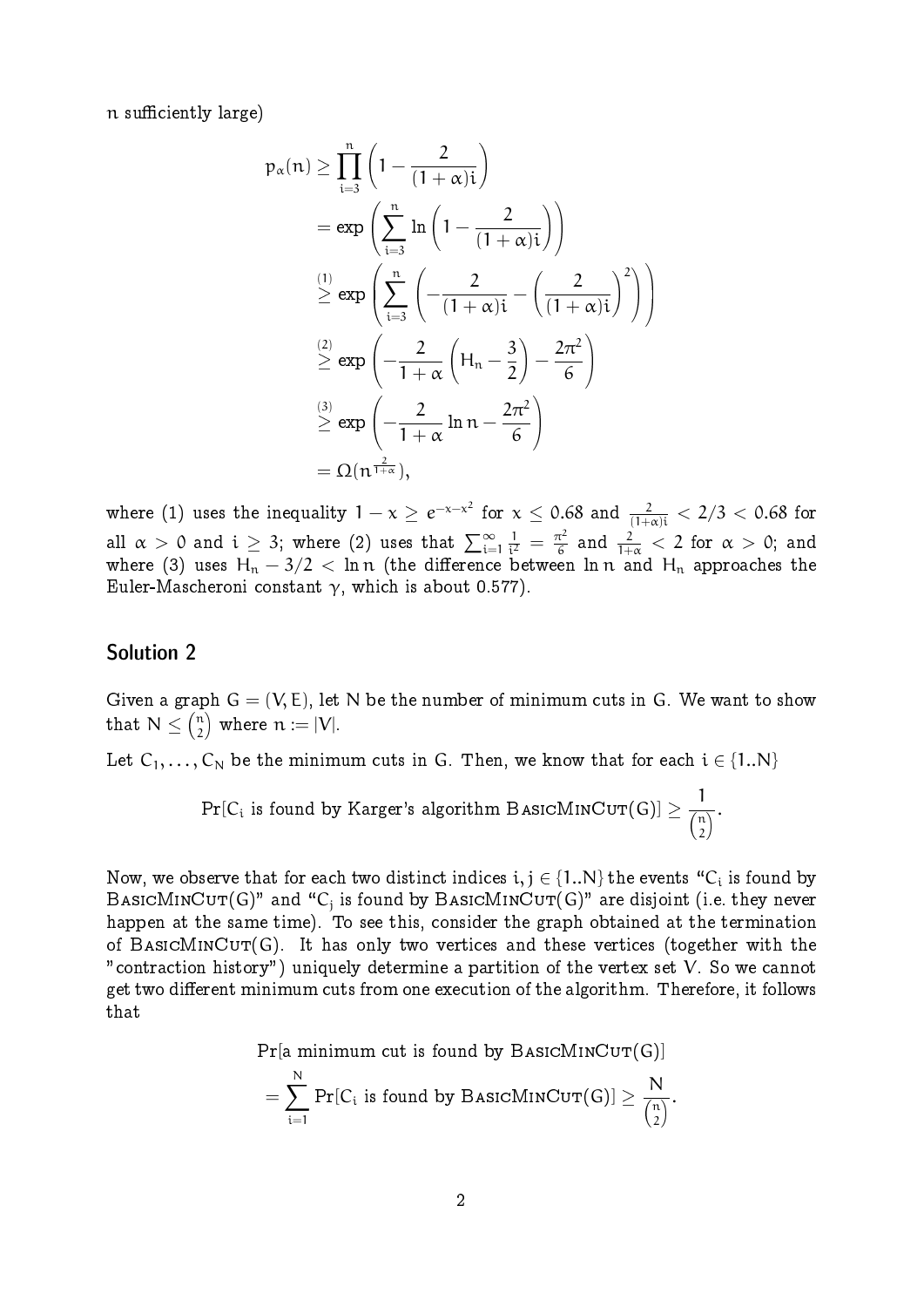Since Pr[a minimum cut is found by BASICMINCUT(G)]  $\leq 1$  (because it is a probability!), we obtain  $\mathrm{N}\leq\binom{n}{2}$ n).

## Solution 3

(a) Observe that there are three (potentially empty) sets of edges  $e = \{u, v\}$  that are important in this scenario:

> $E_1 := \{e = \{u, v\} \mid u \in A \cap B \text{ and } v \in V \setminus (A \cup B)\}$  $E_2 := \{e = \{u, v\} \mid u \in (A \setminus B) \cup (B \setminus A) \text{ and } v \in V \setminus (A \cup B)\}$  $E_3 \coloneqq \{e = \{u, v\} \mid u \in A \cap B \text{ and } v \in (A \setminus B) \cup (B \setminus A)\}.$

It is easy to see that  $f(A \cap B)+f(A \cup B) = |E_1|+|E_3|+|E_1|+|E_2|$ , while  $f(A)+f(B) \ge$  $2|E_1|+|E_2|+|E_3|$ , the last inequality holding because some edges between  $A\setminus B$  and  $B \setminus A$  may appear both in  $f(A)$  and  $f(B)$ .

- (b) Let k be the size of a minimum cut. Then by (a) we get  $f(A \cap B) + f(A \cup B)$  $f(A) + f(B) = k + k$ , which together with  $f(C) > k$  for any set  $C \neq \emptyset, V$ , implies  $f(A \cap B) = f(A \cup B) = k.$
- (c) Suppose towards a contradiction that  $S \neq S'$ , with  $S, S' \subset V$  and  $s \in S \cap S'$  are such that  $C(S)$  and  $C(S')$  are both minimum cuts and  $|S| = |S'|$  is minimal. Note that as  $\mathsf{t} \notin \mathsf{S} \cup \mathsf{S}'$  because they are both cuts, we must have  $\mathsf{S} \cup \mathsf{S}' \neq \mathsf{V},$  and so we can in a similar way to part (b) prove that  $S \cap S'$  is a minimum cut with  $|S \cap S'| < |S| = |S'|,$ a contradiction.

## Solution 4

(a) Since G is connected, there are at least  $n-1$  edges. If there are at least n edges, then  $\Pr[\mu(\mathsf{G})\neq \mu(\mathsf{G}/e)]\leq \frac{1}{n}$  $\frac{1}{n}$  since in the worst case the minimum cut is unique and the probability of contracting a given edge is at most the claimed bound.

If there are only  $n - 1$  edges the graph is a tree. Then contracting any edge keeps the graph a tree with 1 fewer vertex which means that  $\Pr[\mu(\mathrm{G}) \neq \mu(\mathrm{G}/e)]=\mathsf{0} \leq \frac{1}{n}$  $\frac{1}{n}$ .

(b) BASICMINCUT will succeed if it never contracts a given edge in the cut of size 1. This happens with probability at least

$$
\left(1 - \frac{1}{n}\right)\left(1 - \frac{1}{n-1}\right)\cdots\left(1 - \frac{1}{3}\right)
$$

$$
= \left(\frac{n-1}{n}\right)\left(\frac{n-2}{n-1}\right)\cdots\left(\frac{2}{3}\right) = \frac{2}{n}.
$$

(c) A contraction of an edge changes the degree of at most 2 vertices. Therefore there is still at least one vertex of degree  $k \Rightarrow$  minimum cut is still of size k.